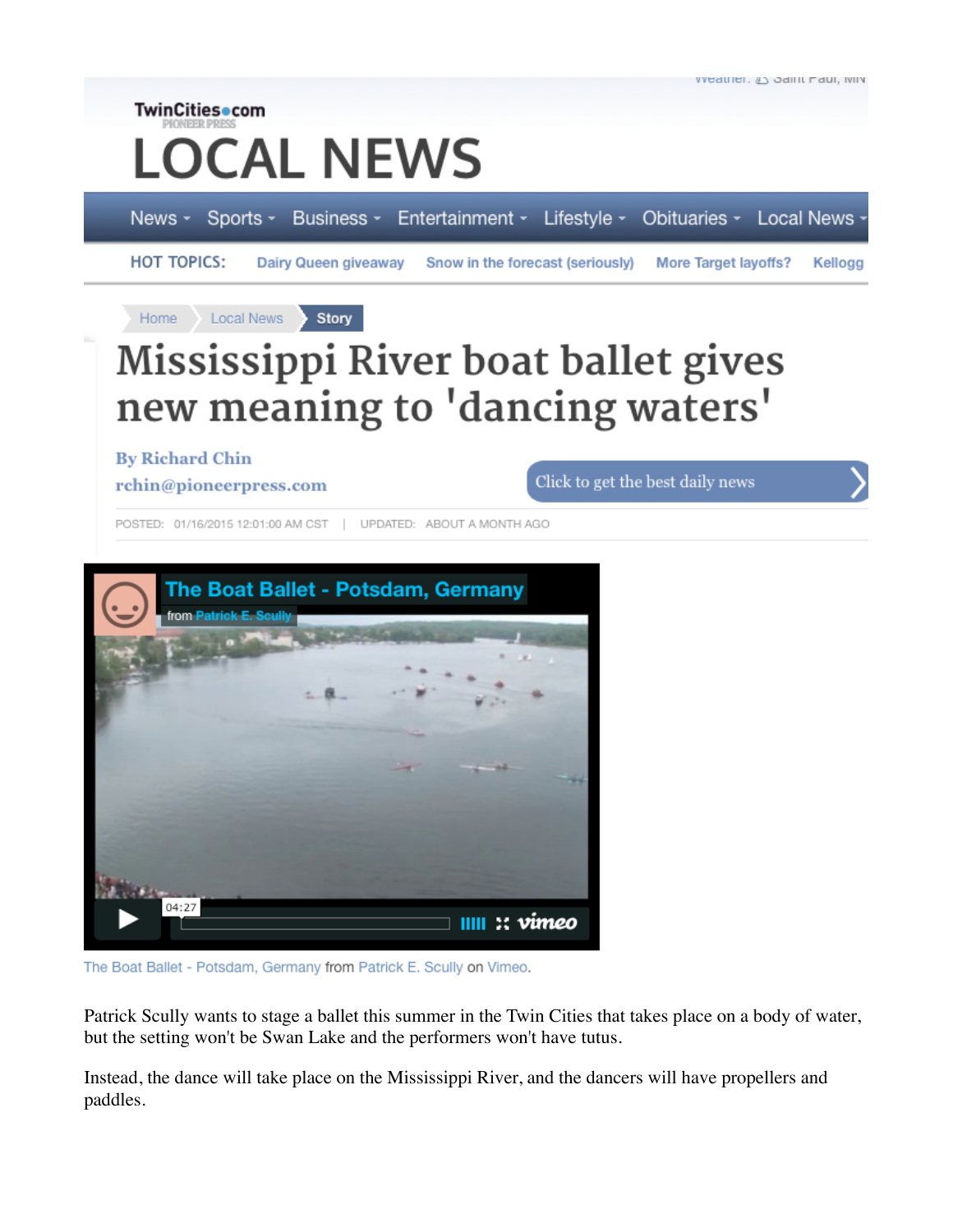Scully, a local dancer, choreographer and founder of Patrick's Cabaret in Minneapolis, plans something called the Mississippi River Boat Ballet, a performance on the water in which dozens of vessels will be the stars.

The idea might seem a bit far-fetched, except that Scully has pulled off a boat ballet before.

About five years ago, he was asked to create a performance for a festival at the fabrik Potsdam, an international center for dance and movement art in Germany.



The center is in a renovated warehouse on the Havel River, and Scully asked the dance center's artistic codirector, "Has anyone ever used the river here as a performance sphere, like a ballet with boats?"

"You mean dancers dancing on boats?" the artistic co-director replied.

"No, the boats are the dancers," Scully said.

*Sailboats and kayaks were among the 45 boats Patrick Scully used in his boat ballet on the Havel River at Potsdam, Germany in 2010. (Photo Hannes Häfele)*

Scully created a one-hour dance accompanied by music after spending two months in rehearsals, standing on the shore with a megaphone herding 45 boats crewed by volunteers.

The boats included kayaks, racing sculls, vintage yachts and "huckleberries," a floating rental camping cabin mounted on pontoons.

There also were sailboats, which Scully found are limited by wind speed and direction and crewed by sailors typically interested in racing, not artistic movement.

"Now you get into the heart of the choreography challenge," Scully said. "You can't teach a sailboat to do a cartwheel."

Scully, who doesn't own a boat himself, also learned that it's difficult to get different kayaks to move at the same speed with the same paddle rhythm.

"I was doing something I had never done before, which was orchestrating boats in a dance," he said.

During the May 2010 performance, Scully relayed time cues to the boats every 30 seconds by walkietalkie.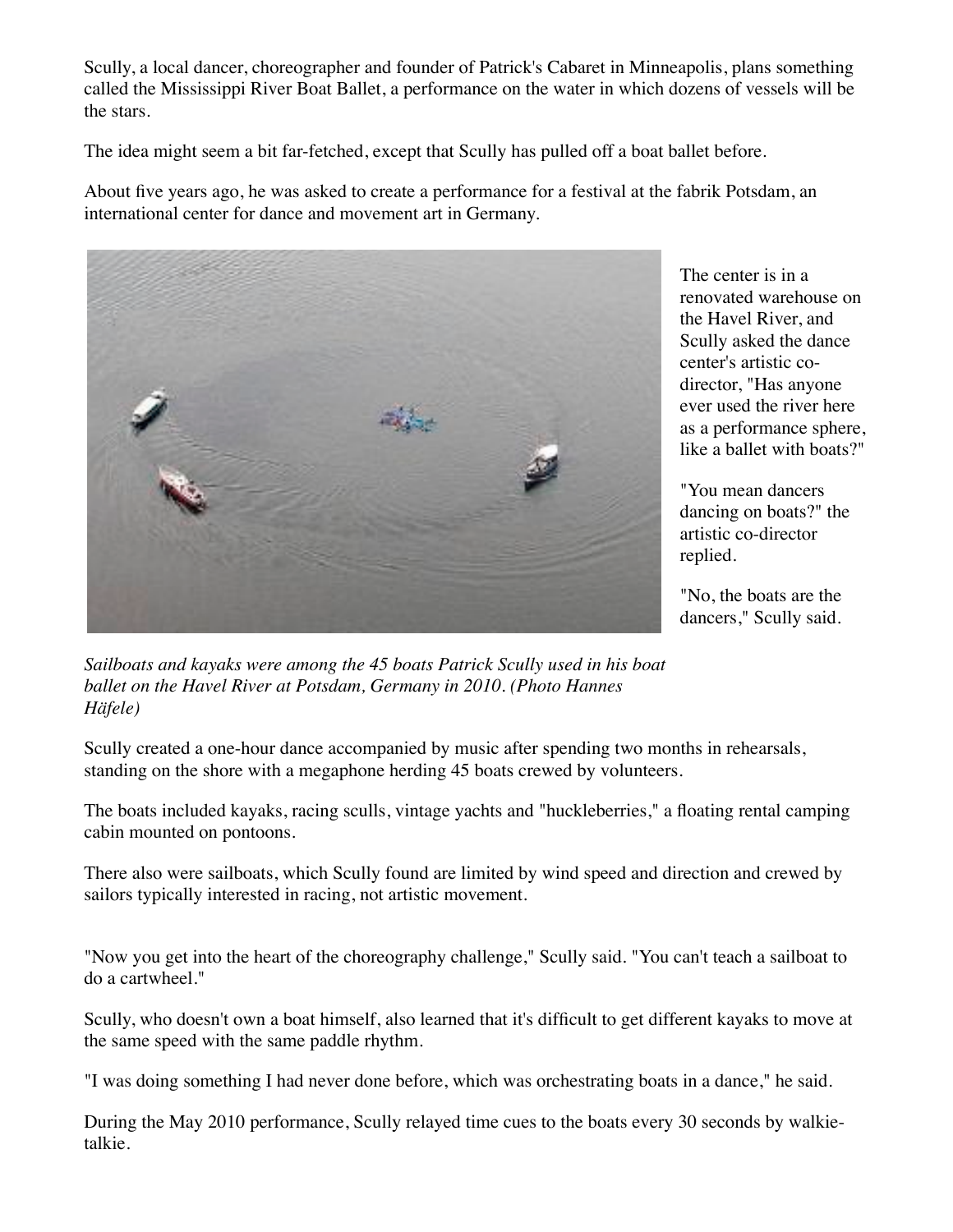Happily, many of the boaters were actual dancers, used to memorizing sequences of movement that needed to be performed in unison and on cue.

On Scully's website, a video of the performance shows the boats weaving around each other, rotating in a circle like square dancers or moving across the water in a V-formation like geese.

Scully said he sought to use natural shapes and patterns to create a meditative feel to the dance.

"My idea was to have people just see the river in new ways," he said.

No boats collided, and no one fell into the water, he said. He estimates about 4,000 to 5,000 people saw the free performance. "It was extremely well received," he said.

Scully said his plans to repeat the project in the Twin Cities are more ambitious and more challenging.



The current is more of an issue on the Mississippi River in the Twin Cities than the lake-like Havel in Potsdam. And Scully wants to get 100 boats involved in the Twin Cities event with an even wider range of vessels from paddleboards to motor boats.

*About 5,000 people attended the boat ballet that choreographer Patrick Scully created in Potsdam as part of a dance festival. (Photo Hannes Häfele)*

At Potsdam, Scully wanted to get a water taxi in the boat ballet. On the Mississippi, he would like to see the passage of a river barge in the dance if a barge company can be persuaded to cooperate.

He wants to hold the event in August in St. Paul or Minneapolis. Once he decides on a date and location, he said, he'll work with government entities, including municipal, park and sheriff's department water safety officials and the Army Corp of Engineers.

"I have an idea of the kind of permissions we'll need," Scully said.

"I think it's entirely possible, and I think we'll make it happen," said Kalen Kier, a local musician, kayak instructor and kayak guide enlisted by Scully to help with the ballet.